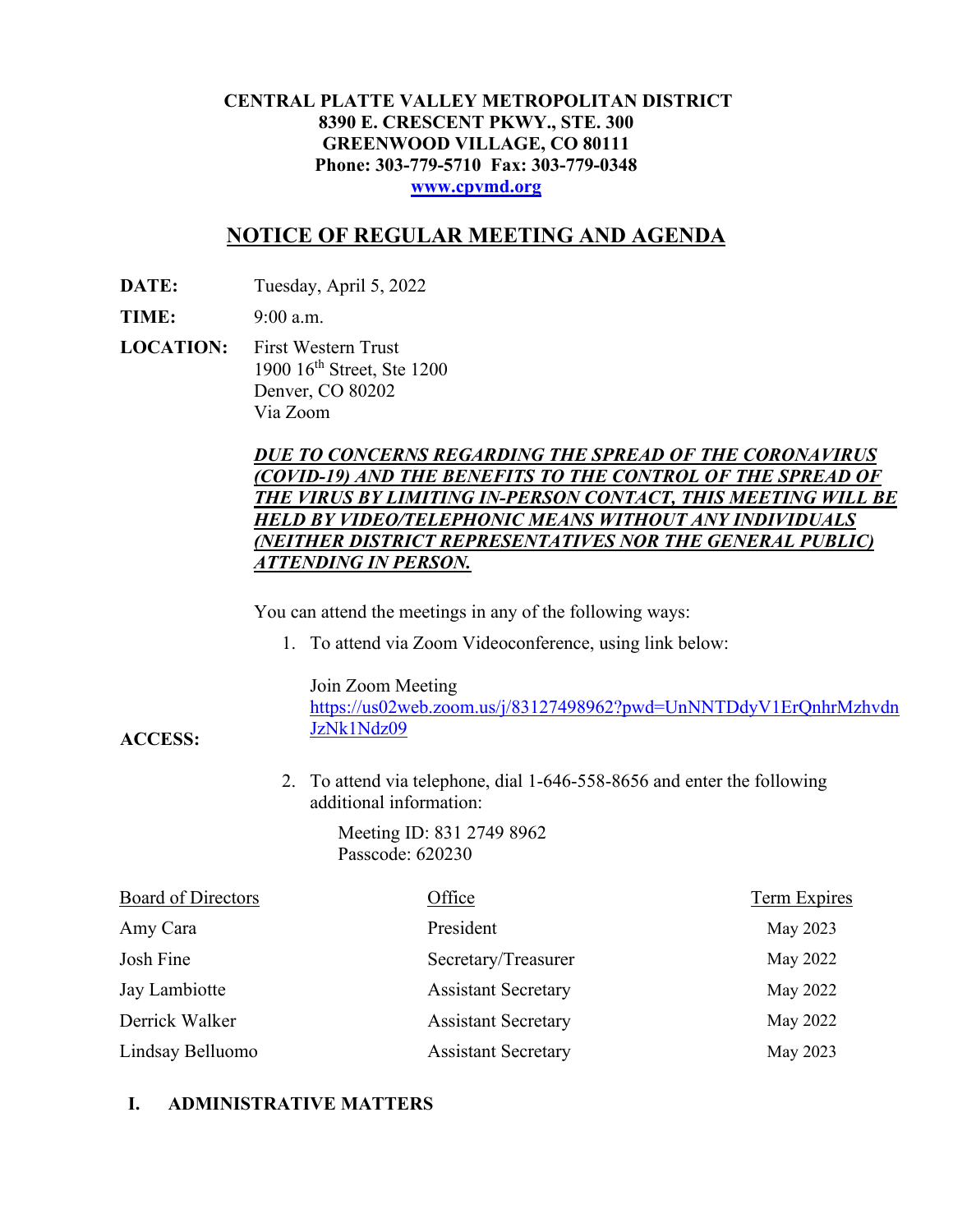- A. Call to order and approval of agenda.
- B. Present disclosures of potential conflicts of interest.
- C. Confirm quorum, location of meeting and posting of meeting notices.
- D. Public comment.

Members of the public may express their views to the Board on matters that affect the District that are otherwise not on the agenda. Comments will be limited to three (3) minutes per person.

## **II. FINANCIAL ITEMS**

- A. Bond refinancing update (enclosed).
- B. Other.

## **III. CONSENT AGENDA**

- A. Review and consider approval of the Minutes of the March 1, 2022 Special Meeting (enclosed).
- B. Accept February 28, 2022 Financial Statements and Cash Position Report (enclosed).
- C. Approve current Claims (enclosed).
- D. Accept information items.
- E. Other.

#### **IV. ENGINEER'S REPORT – A.J. ZABBIA**

- A. Tree replacement bidding update and consider appointment of award committee.
- B. Holiday lighting update.
- C. Other.

## **V. MANAGER ITEMS**

A. Other.

## **VI. DIRECTOR ITEMS**

A. Other.

#### **VII. ATTORNEY ITEMS**

A. Other.